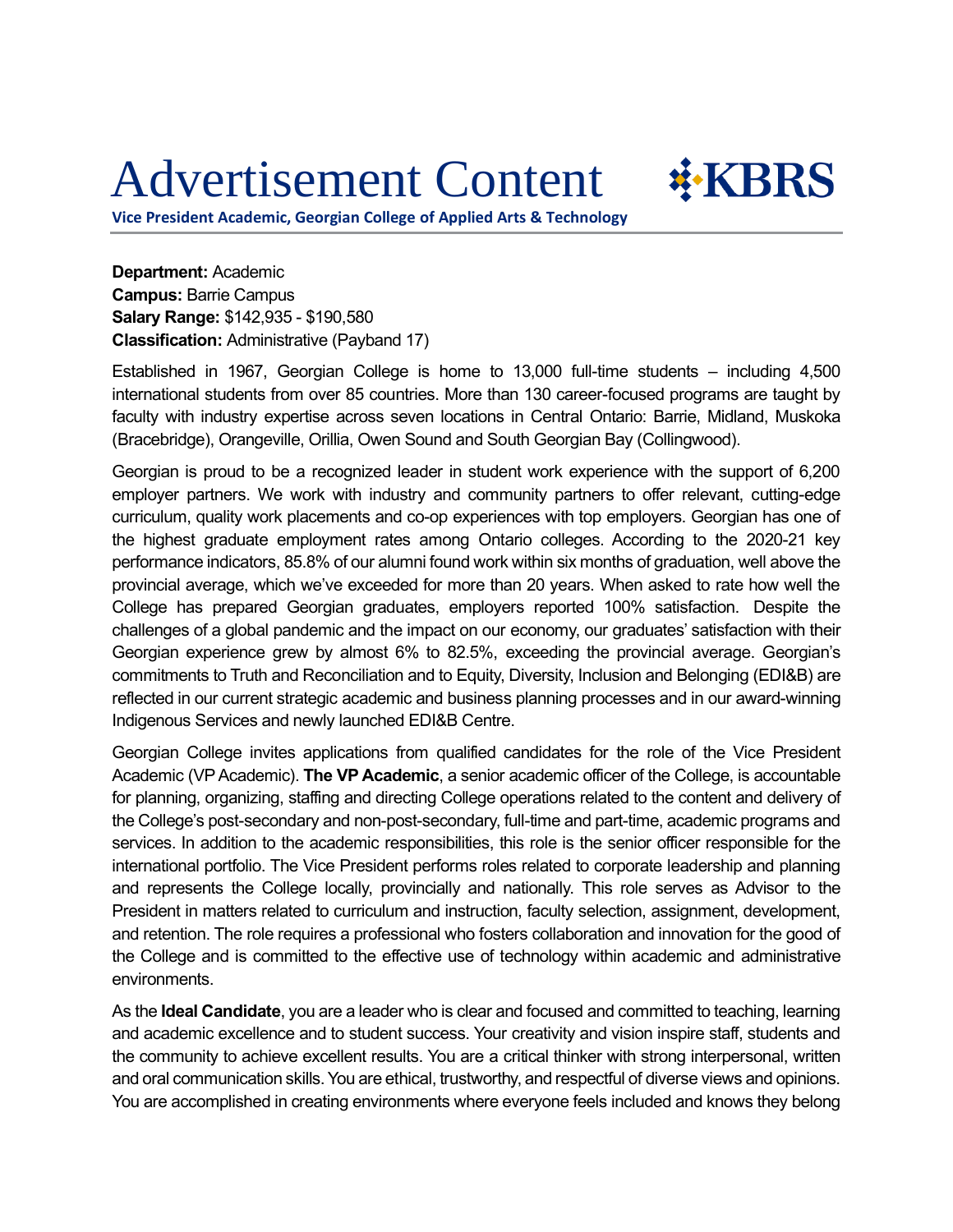and experienced addressing institutional barriers to equity. You are flexible and inter-culturally competent, and your leadership style is collegial, approachable, and accessible. You are able to delegate responsibility and authority while maintaining accountability.

## **QUALIFICATIONS AND EXPERIENCE**

 $\overline{a}$ 

- A Master's degree in Education/Educational Administration/Business Administration or equivalent required; completed PhD is considered an asset.
- Post-secondary academic and administrative experience;
- In-class and on-line education experience with domestic and international students;
- Understanding of post-secondary legislation, structures and reporting;
- Entrepreneurial and business acumen;
- Evidence of successful new program development and academic innovation;
- Evidence of implementing continuous quality improvement initiatives;
- Evidence of leadership, communication and team building skills;
- Experience with strategic planning, fiscal management, resource allocation and planning principles and practices;
- Evidence of experience and commitment to equity, diversity, inclusion (EDI) and to supporting EDI initiatives;
- Commitment to supporting environmental sustainability efforts; and
- Active support for faculty, student, and staff development and scholarship.

**If you're interested in this opportunity, contact Amorell Saunders N'Daw at** [asaundersndaw@kbrs.ca](mailto:asaundersndaw@kbrs.ca) **or Bola Moradeyo at** [bmoradeyo@kbrs.ca](mailto:bmoradeyo@kbrs.ca) **or submit your application (including a personal diversity statement) online at**: [www.kbrs.ca/Career/15933.](http://www.kbrs.ca/Career/15933)

*Georgian College* **is committed to upholding the values of equity, diversity, inclusion and [human rights](https://www.bclaws.gov.bc.ca/civix/document/id/complete/statreg/00_96210_01) in our living, learning and work environments. We know that diversity underpins excellence, and that we all share responsibility for creating an equitable, diverse and inclusive community. In pursuit of our values, we seek members who will work respectfully and constructively with differences and across levels of power.** *We invite applications from all qualified candidates and actively encourage applications from members of groups with historical and/or current barriers to equity, including, but not limited to women, persons of Indigenous ancestry, racialized persons, persons with disabilities, and members of the 2SLGBTQ+ community. We support diversity, equity, and a workplace free from harassment and discrimination and are committed to an inclusive, barrier-free environment. If you are contacted to participate in the interview, please advise the coordinator of any accommodations needed with respect to any materials or processes used to ensure you have access to a fair and equitable process.*

*Alternate formats will be provided upon request throughout the recruitment and selection process.*